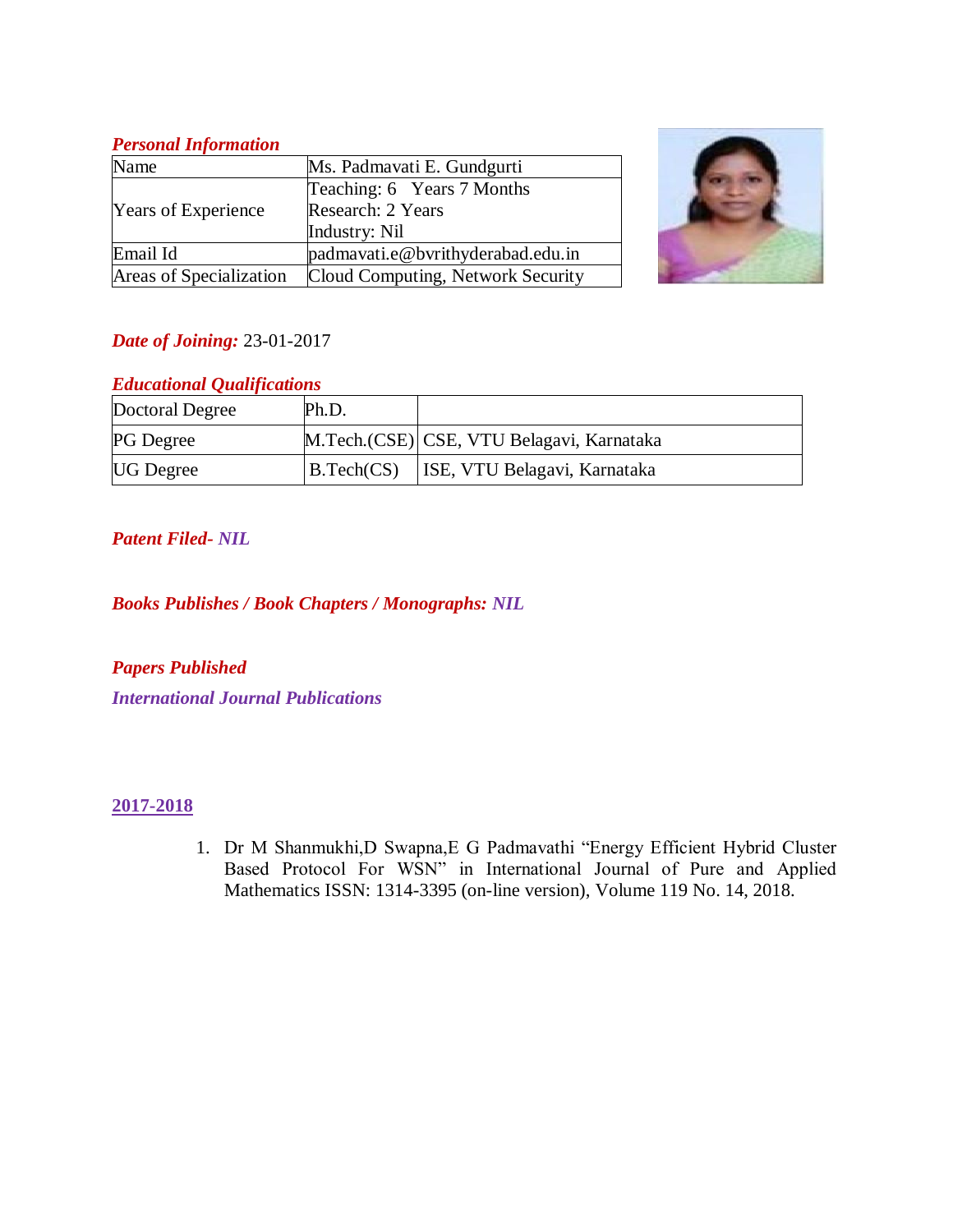### *International Conference Publications*

#### **2020-2021**

1. Padmavati. E Gundgurti, Kranthi Alluri, Poornima E G, K Sai Harika, G & Vaishnavi, "Smart and Secure Certificate Validation System through Blockchain'', ICIRACA 2020@IEEE, ISBN: 978-1-7281-5374- 2/20.

#### **2019-2020**

1. Padmavati E Gundgurti ,Poornima E Gundgurti, Prakash Pattan, "A Review of Digital Latent Image Processing with special focus on Techniques for separation of Overlapped Fingerprint Images", ICICCT-2019 @Springer, ISBN: 978-981-13-8460-8

### **2018-2019**

1. V.B.Hemadri, Padmavati. Gundgurti, G Dharani Chowsary, Korala Deepika, " " A Novel on Biometric Parameter's Fusion on Drowsiness Detection Using Machine Learning" International conference on Computer Networks and Inventive Communication Technologies (ICCNCT - 2018), Springer, Singapore, **ISBN:** 978-981-10-8680-9, **Online ISBN** 978-981-10-8681-6**.**

*National Conference Publications: NIL*

# *FDP's Attended / Conducted*

- 1. **Cyber Security 15 days** online faculty development program from 24<sup>th</sup> August to 09<sup>th</sup> September 2020 by JNTU Hyderabad.
- 2. 2. **Blockchain** 5 days at ATAL and AICTE on 11th to 15th May 2020.
- 3. 3. **Artificial Intelligence and Machine Learning** 5 days at CMR and Blackbucks on 18-05- 2020 to 22- 05-2020
- 4. 4. **Cyber Attacks** 1 day at CMR and Indian Server on 19-04-2020
- 5. 5. **Cyber Security** 1 day at VELS and Indian Server on 20-04-2020
- 6. 6.**Internet of Things** (IOT) 4 days at CMR and Cloudchips on 04-05-2020 to 08- 05-2020 7. **Training on Latex** 6 days at Sanjay Godawat University on 27-04- 2020 to 02-05-2020 8. Improving Your **Research Visibility – Research Impact**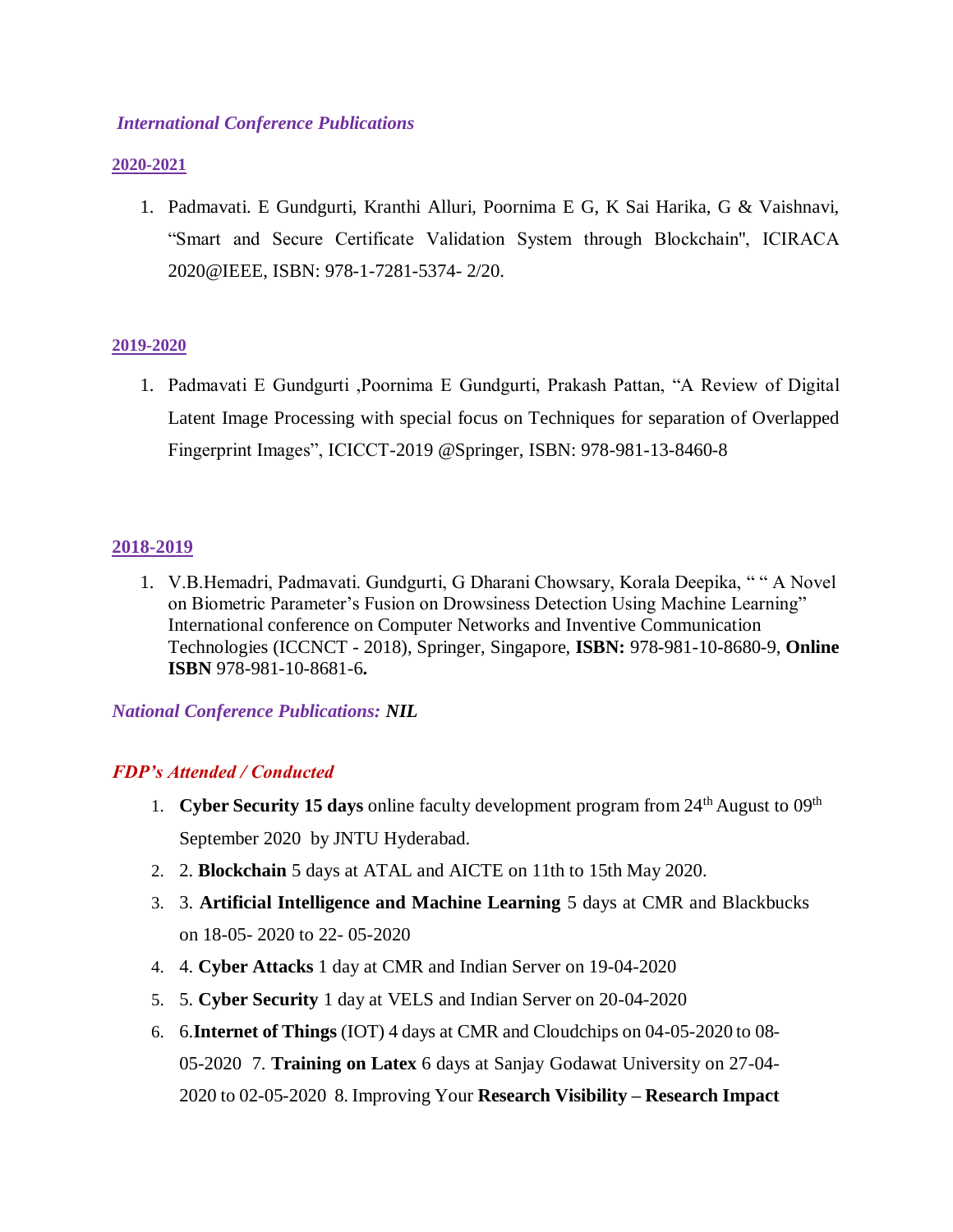**and Metrics** 3days at Gates Institute of Technology on 11-05-2020 to 13-05- 2020

- 7. 9. **Advanced Data Science and its Application** 5 days at BVRIT HYDERABAD College of Engineering for Women on 22-06-2020 to 26-06-2020
- **8. Yoga for Everyone** 6 days at BVRIT HYDERABAD College of Engineering for Women on 12-06-2020 to 21-06-2020.
- **9.** 11.**Professional Etiquette & Emotional Intelligence three** days at BVRIT HYDERABAD on  $8<sup>th</sup>$  July  $10<sup>th</sup>$  2019.
- **10.** 12.**SLIDE** three days workshop at Vedic on 19th Feb to 21st Feb 2019.
- 11. 13.**UBW** one day workshop at BVRIT Hyderabad on 8<sup>th</sup> Feb 2019.
- **12.** 14.**Security Application using Blockchain Technology,** one week workshop by GNITS on 10th-15th December 2018.
- 13. **Professional Etiquette & Emotional Intelligence three** days at BVRIT HYDERABAD on  $8^{th}$  July  $10^{th}$  2019.
- 14. **SLIDE** three days workshop at Vedic on 19th Feb to 21st Feb 2019.
- 15. **UBW** one day workshop at BVRIT Hyderabad on 8<sup>th</sup> Feb 2019.
- 16. **Security Application using Blockchain Technology,** one week workshop by GNITS on 10th-15th December 2018.
- 17. **Machine learning** one day session by IITH &Talent Sprint at JNTUH.
- 18. Big Data & Data Analytics workshop by Warangal at BVRITH on 06<sup>th</sup> -11<sup>th</sup> March 2017.
- 19. **Ruby** one week FDP by IIT Bombay at BVRITH on 29<sup>th</sup> June- 05<sup>th</sup> July 2017.
- 20. **SEP-** Scientific Educational Practices 3days training program at Vedic on 30<sup>th</sup> -01<sup>st</sup> March 2017.
- 21. **III- Inspire Impact Introspect** 5days training program at Vedic on 17<sup>th</sup>-19<sup>th</sup> August 2018.
- 22. **Android App Development** 5days workshop at BVRITH on 31<sup>st</sup> March-02<sup>nd</sup> April 2018.
- 23. Cyber Security one week workshop by NASSCOM at Vedic 26<sup>th</sup>-30<sup>th</sup> December 2017.